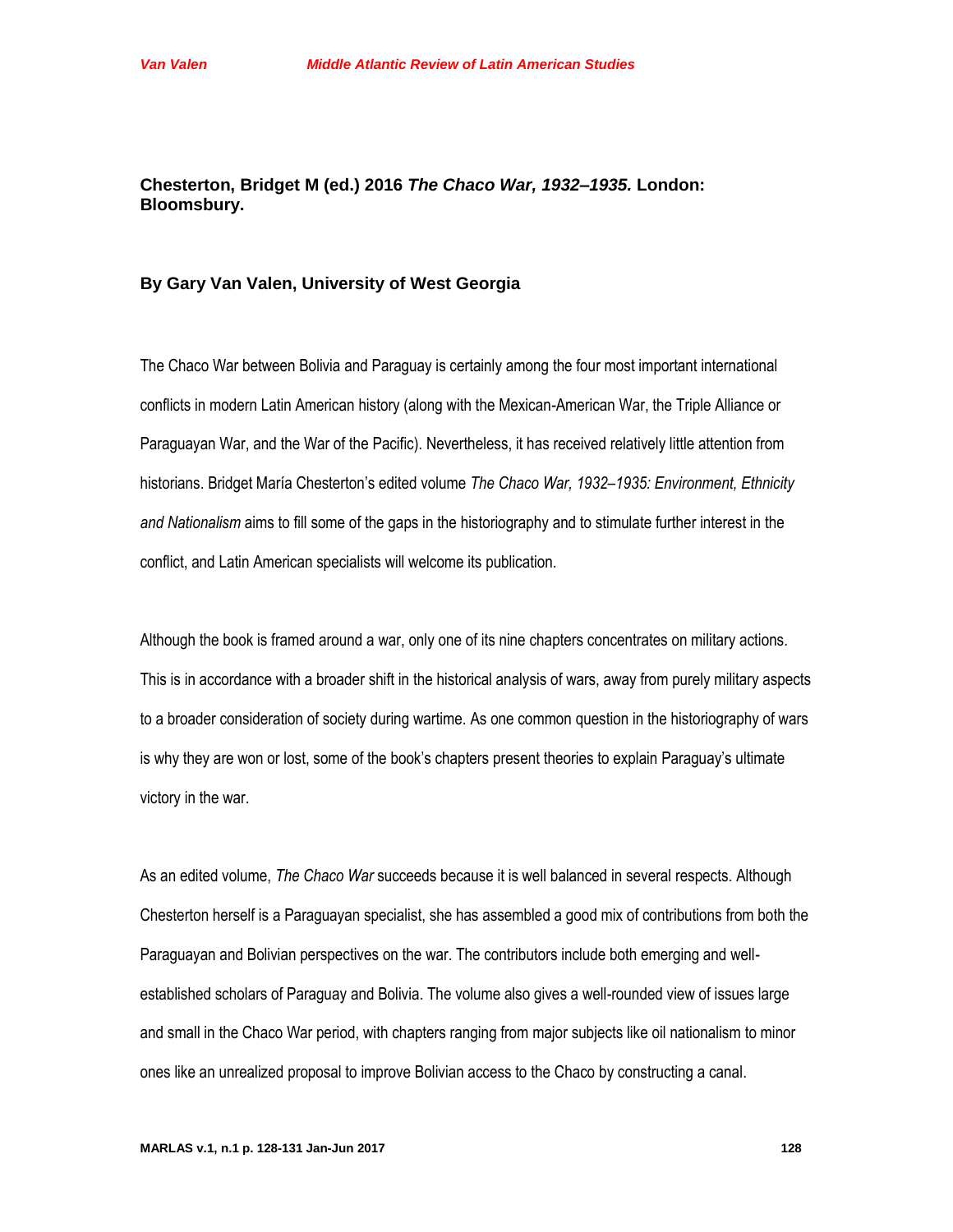Chapter One is Chesterton's Introduction, which provides a good overview of the causes and conduct of the Chaco War, and in which the only thing that could be improved are the accompanying maps. Chesterton reviews some of the limited historiography on the war and makes a good case for the war's importance in stimulating revolutionary change in both countries, noting that "the war profoundly shaped the histories of both Bolivia and Paraguay ever since" (21). She points out the flaws of some of the earlier historiography, which either takes the Bolivian or Paraguayan side or blames outside imperialists for the war. In the latter case, Chesterton debunks earlier theories that the conflict was a proxy war between Standard Oil and Shell for control of petroleum resources. She highlights recent studies that examine the effect of the war on national cultures and on the Chaco's indigenous people. This volume builds on these tendencies to move beyond a historiography of battles and military and political leaders to include class, nationalism, indigenous people, the environment, and memory.

Chapter Two, Elizabeth Shesko's "'Same as Here, Same as Everywhere:' Social Difference among Bolivian Prisoners in Paraguay," is arguably the best chapter in the volume. Her analysis of Bolivian prisoners of war in Paraguay, which makes use of many very good archival sources and recorded oral testimonies, investigates how ideas about race and class affected the treatment of these prisoners. She finds that prisoners were treated neither uniformly well nor harshly, that nationalistic accounts of prisoner treatment are inaccurate, and that "differences of class, education, ethnicity, and region trumped those of nationality in determining prisoners' living and laboring conditions."

Chapter Three, Luis M. Sierra's "Union Activism in La Paz before and after the Chaco War, 1920–1947," investigates continuity and change in the lives of working-class residents of La Paz through the lenses of race and class. Overall, it is a good analysis of political activism by indigenous neighborhood residents in the Chaco War era, with especially interesting information on the intersection of class and ethnicity. According to the author, "The Chaco War empowered social class identities as a means of organization for urban and rural residents of Bolivia, but it did not mean erasure of indigenous identities or structures" (57).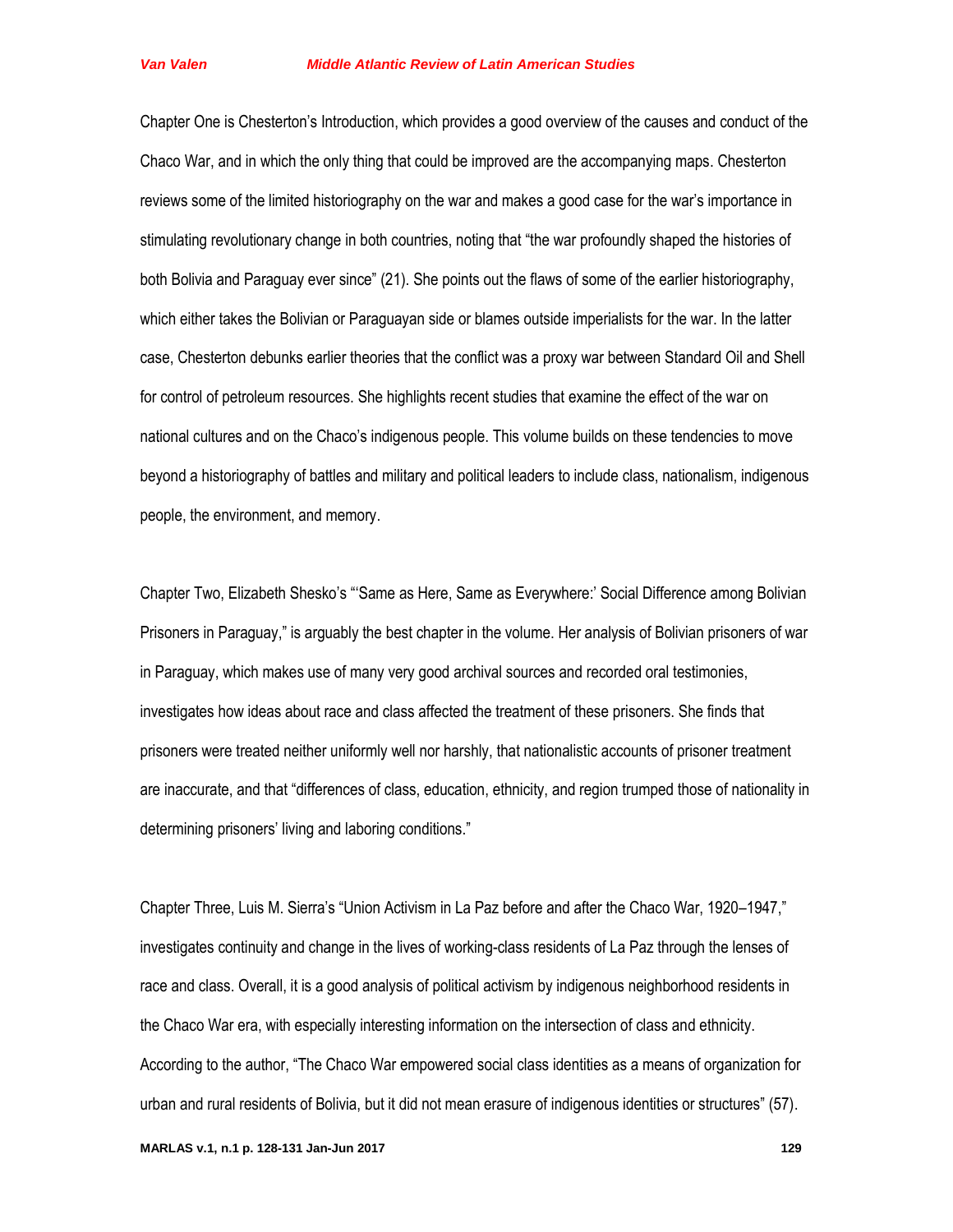In Chapter Four, "Channeling Modernity: Nature, Patriotic Engineering, and the Chaco War," Ben Nobbs-Thiessen examines the petitions of Bolivian engineer Miguel Rodríguez to President Daniel Salamanca. Rodríguez urged the government to dig a canal that would link the city of Santa Cruz to the Paraguay River and the Atlantic Ocean by diverting the course of an Amazon tributary. Although the project never became reality, the chapter highlights how the Chaco War brought Bolivia's weaknesses in transportation to the fore. The author also puts the canal proposal in the context of other Cruceño petitions to strengthen Bolivia by connecting Santa Cruz to the outside world through railroads.

Chapter Five, by Chesterton and Thilo Papacek is "Paraguay *Guazú*: Big Paraguay, Carlos Fiebrig, and the Botanical Garden as a Launching Point for Paraguayan Nationalism." The authors show how Paraguay used a botanical garden to represent the Paraguayan nation, claim the Chaco, and house Bolivian prisoners of war. They also show how Paraguay planned the breakaway of the Bolivian lowlands by promoting the independence of Santa Cruz among Cruceño prisoners at the garden, making this contribution especially valuable for students of modern Bolivian regionalism.

In Chapter Six, "Indigenous Peoples and the Chaco War: Power and Acquiescence in Bolivia, Paraguay, and Argentina," senior scholar Erick Langer compares the history of the three states' interactions with Chacoan Indians in the 1780s–1932 period. While Bolivia pursued a policy of conquest and coercive labor and Argentina used a combination of coercion and attraction to wage labor on sugar plantations, Paraguay came later to the Chaco and took a less forceful approach to indigenous people. This, according to Langer, caused Chacoan Indians to aid the Paraguayan army and ultimately helped deliver the Chaco Boreal to Paraguay.

Chapter Seven, Carlos Gómez Florentín's "Energy and the Environment in the Chaco War," is the only one to deal specifically with military issues. He examines how the Paraguayan army adapted to the difficult